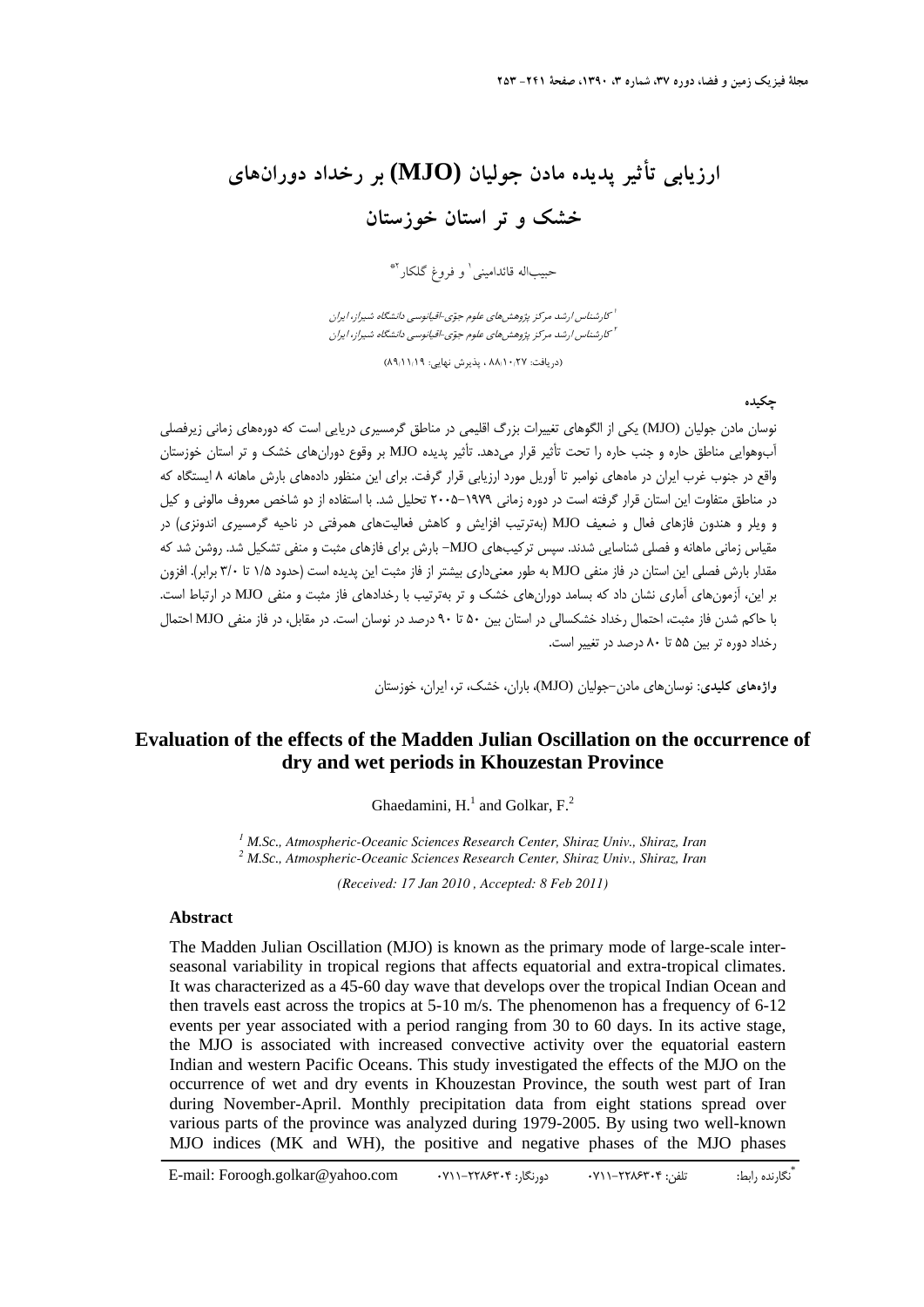(enhanced and suppressed convective activity over the equatorial Indonesian region, respectively) were identified for monthly and seasonal periods. The MJO-precipitation composites associated with opposite phases of the oscillation were constructed on seasonal timescales. Eight sets of the seasonal MJO-precipitation composites were, therefore, constructed for every station. The non-parametric Mann-Whitney test was then applied to investigate if the precipitation mean during the MJO positive phase of each composite is significantly different from its corresponding value during the negative phase. Moreover, the ratios of  $(R_{SeasondPos}/R_{Seasonal})$ ,  $(R_{Seasonal(Neg)}/R_{Seasonal})$  and  $(\overline{R}_{Seadonal(Neg)})$   $\overline{R}_{Seadonal(DOS)}$  were computed for each station for monthly and seasonal timescales. Since the ratio of  $(R_{Seasonal(Neg)})$  *R*<sub>Seasonal</sub>) is greater than one, precipitation is reduced (enhanced) in the positive (negative) MJO phase.

Another examination was also performed to investigate if the frequency of dry or wet events was significantly associated with the occurrence of the positive or negative MJO phase, respectively. For conducting this examination, the events where precipitation amount was below or above the long-term average were first counted and considered as the frequency of dry or wet incidents, respectively. These frequencies were then put in a 2 by 2 contingency table to delineate the incidents of dry or wet events during each of the MJO phases. The Fisher Exact test was then applied to the constructed contingency tables. If the computed  $p$  was less than 0.05, the frequency of wet or dry events was significantly associated with the occurrence of the negative or positive phase of the MJO, respectively.

The results were shown that, for all considered stations, seasonal precipitation during the negative MJO phase was significantly greater (from about 1.9 to 3.0 fold) than corresponding values during the positive phase. Furthermore, the applied Mann-Whitney test indicates that the mean values of precipitation during the positive phase are statistically less than the corresponding values during the negative phase. In other words, the precipitation is reduced (enhanced) in the positive (negative) MJO phase. Moreover, the applied statistical tests have proved that the frequency of wet or dry events is related to the prevalence of the negative or positive MJO phase, respectively. As the positive MJO phase was engulfed, the probability of dry events varied from 50% to 90%. On the other hand, the probability of wet events was found to vary from 55% to 80% during the MJO negative phase.

#### **Key words:** Madden Julian Oscillation (MJO), Precipitation, Drought, Wet, Iran, Khouzestan

اقتصادي، بيكـاري و غيراقتـصادي شـدن بخـش هـاي مهـم توليدي را فـراهم مـي آورد. بـارش اسـتان در مقيـاس هـاي زماني متفاوت، از جملـه ماهانـه ، فـصلي، سـالانه و دهـه اي تغييرات زيادي دارد و از يك دوره زمـاني بـه دوره ديگـر تغييرات زيادي را نشان مي دهد (نـاظمالـسادات و قاسـمي،  $.$ (1۳ $\Lambda$ ۲

بهمنظور كـاهش آثـار زيـانبـار مـرتبط باخشكـسالي و

استان خوزستان در ناحيه جنوب غربي ايران است و حدود 3/9 درصــد از كــل مــساحت ايــران را تــشكيل مــيدهــد. ميانگين بارش سالانه استان حدود 265 ميليمتـراسـت كـه بيـشتردر بـازه آبـان مـاه تـا ارديبهـشت مـاه سـال بعـد رخ مـيدهـد. وقـوع سـيلابهـاي ويرانگـرو خشكـساليهـاي متناوب و طولاني در استان خوزستان، به همه فعاليتهـا در مناطق شهري و روستايي آسـيب مـيرسـاند، زمينـه ركـود

**1 مقدمه**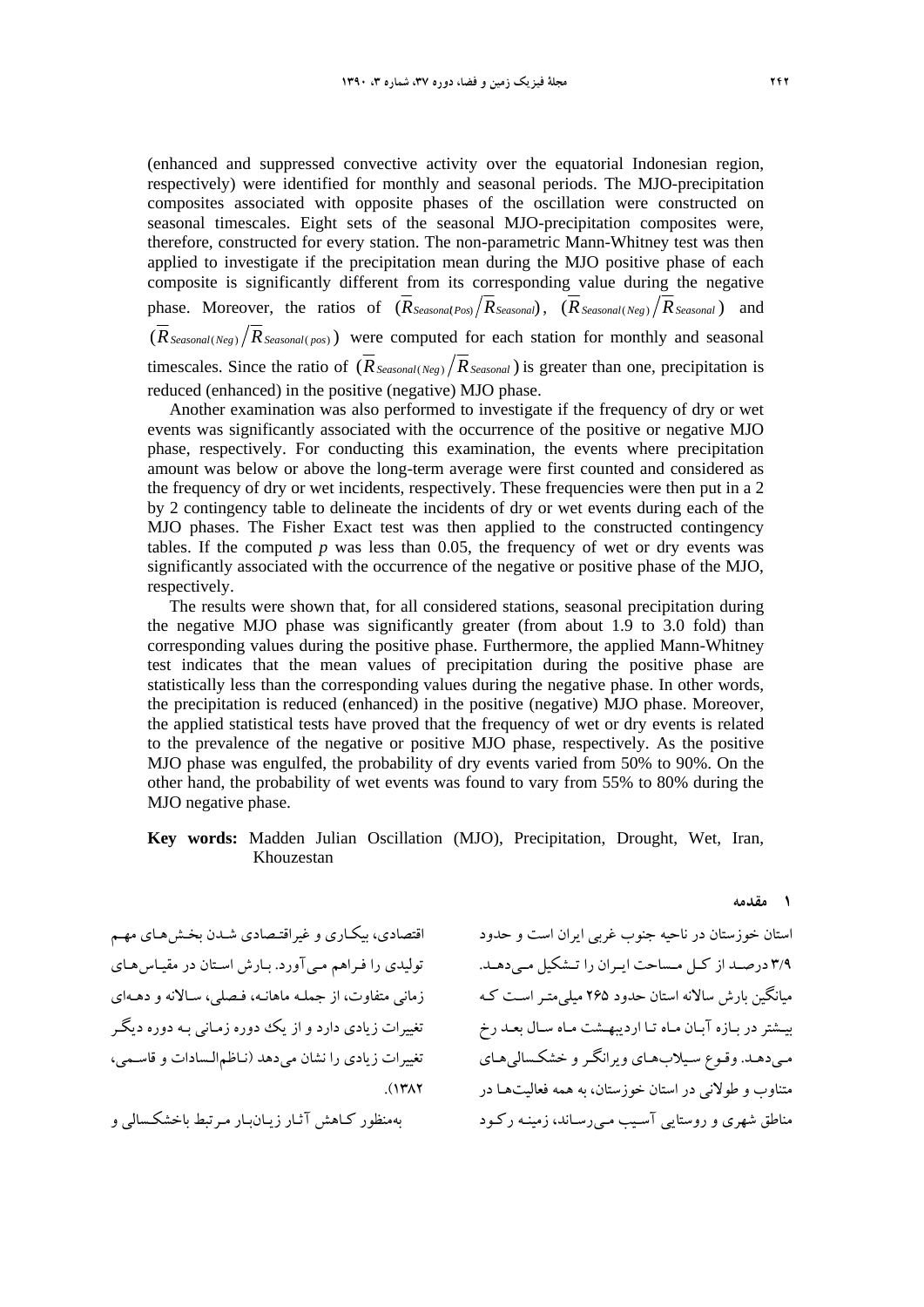سيل، حجم زيادي از دامنه تحقيقـات اقليمـي معطـوف بـه شــناخت بــرهمكــنش عوامــل آب و هــوايي در خــشكي، اقيانوس و جو شده است. ارزيابي علـل تغييـرات بـارش در هريك از مقيـاسهـاي متفـاوت زمـاني داراي ارزش ويـژه است. براي نمونه بخشي از تغييرات سالانه و فـصلي بـارش در ايران با استفاده از پديده النينيو - نوسانات جنوبي توجيه ميشود. ناظمالسادات و قاسمي (2004) در بررسـي رابطـه بارشهاي پاييزه ايران با SOI روشن سـاختند كـه بيـشترين بارش در فاز گـرم آن (Niñio El (و بـارشهـاي كمتـراز معمول در فاز سرد (Niña La (رخ ميدهد. نـاظمالـسادات و قاســمي(1382) در بررســي بارنــدگي شــش ماهــه ســرد مناطق مركزي و جنوب غرب ايران و ارتباط آن بـا پديـده ENSO نــشان دادنــد كــه بــا احتمــال بــيش از 50 درصــد هم زمان با چيرگي فـاز سـرد ايـن پديـده دوره خـشك در استان خوزستان حاكم ميشود.

مادن و جوليان (1971) روشن سـاختند كـه افـزون بـر تـأثيرپديـده النينـو- نوسـانات جنـوبي در ايجـاد تغييـرات درونسـالي، ديگـرپديـدههـاي جـوي-اقيانوسـي كـه در نواحي گرمسيري اقيانوسها رخ مـيدهـد نيـزبخـش قابـل تـوجهي از تغييـرات اقليمـي در نـواحي دور ونزديــك را توجيـه مـيكننـد. بـراي نمونـه آنهـا روشـن سـاختند كـه فعاليتهاي همرفتي 30 الي 60 روزه كه بهطـور دورهاي از غرب اقيانوس هند شـروع شـده و بـا حركـت رو بـه شـرق خود تـا نـواحي مركـزي اقيـانوس آرام ادامـه مـي يابـد، بـا نوسانهاي بـارش و ديگـر پديـده هـاي اقليمـي در نـواحي گرمـــسيري اقيـــانوس هنـــد و آرام مـــرتبط اســـت. ايـــن فعاليتهاي همرفتي كه به طور دوره اي با يك دوره ركود بارش و سپس ابرناكي هوا در شرق اقيانوس هند در تناوب است را نوسانهاي مادن جوليان (MJO (مـينامنـد. فاصـله زماني بين دو رخداد نـسبتاً مـشابه مـادن جوليـان ، كمتـر از فاصله زماني در رخدادهاي انسو است. با توجه به آنكه اين دوره زمــاني كمتــراز يــك فــصل اســت، MJO درحكــم

پديدهاي درونفصلي در نظر گرفته ميشـود. مـو و هيگينـز (1998) ارتباط فعاليتهاي همرفتـي در منـاطق گرمـسيري اقيانوس هند و بارش نواحي غربي ايالات متحـد امريكـا را مورد بررسي قرار داده و روشن سـاختند كـه پديـده مـادن جوليان، بارشهاي كاليفرنيا را تحت تـأثير قـرار مـي دهـد. دورانهاي مرطوب كاليفرنيـا معمـولاً بـا افـزايش همرفـت (مـرتبط بـا پديـده مـادن جوليـان) در غـرب اقيـانوس آرام گرمـسيري (E150 (هـمزمـان اسـت. رخـدادهاي خـشك كاليفرنيا نيز با افزايش جريان هاي همرفتي وابسته بـه MJO در شرق اقيانوس هند (E120 (مرتبط است.

يافتههاي بوند و ويچي (2003) بيانگر آن است كـه در ماههاي اكتبر- دسامبر، هنگامي كـه چيـره بـاد غـرب وزان مرتبط با MJO در نزديكي خط زمان (line Date (متمركز ميشـود، فعاليـتهـاي همرفتـي در شـرق اقيـانوس هنـد و نزديكي اندونزي دچار ركود ميشود و بارش ايـن نـواحي كاهش مي يابد. در اين هنگام ميـزان بـارش در ايالـتهـاي واشــنگتن واورگــون امريكــاي شــمالي بيــشتراز معمــول ميشـود. نتـايج تحقيـق بـارلو و همكـاران (2005) روشـن ساخت كه در فاز مثبت MJO و هم زمان با افزايش سـامانه همرفتي در شرق اقيـانوس هنـد ، مقـادير بـارش در جنـوب غربي آسيا و بهويژه در افغانستان، از ميانگين روزانـه كمتـر ميشود. در مقابل با كاهش فعاليتهاي همرفتي در نواحي شـرقي اقيـانوس هنـد، بـارشهـاي جنـوب غربـي آسـيا از ميانگين دوره موردنظر بيشتر است. مالوني و كيـل (2002) مقـاديرروزانـه نمايـه MJO را براسـاس تحليـل دو مؤلفـه اصلي (PCs (بادهاي مداري (Wind Zonal (850 ميلي بار در عرضهاي جغرافيايي 5 درجه جنوبي تا 5 درجه شمالي محاسبه كردند. اين نمايه به صورت مقـادير مثبـت و منفـي انحراف از ميانگين (بيهنجاري) موجود است كه بهترتيب بيانكننده فعاليتهاي زياد و كم سامانههاي همرفتي مرتبط بــا MJO در اقيــانوس هنــد و آرام اســت. ويلــرو هنــدون (2004) نيز مقادير روزانه نمايـه MJO را بـر مبنـاي تحليـل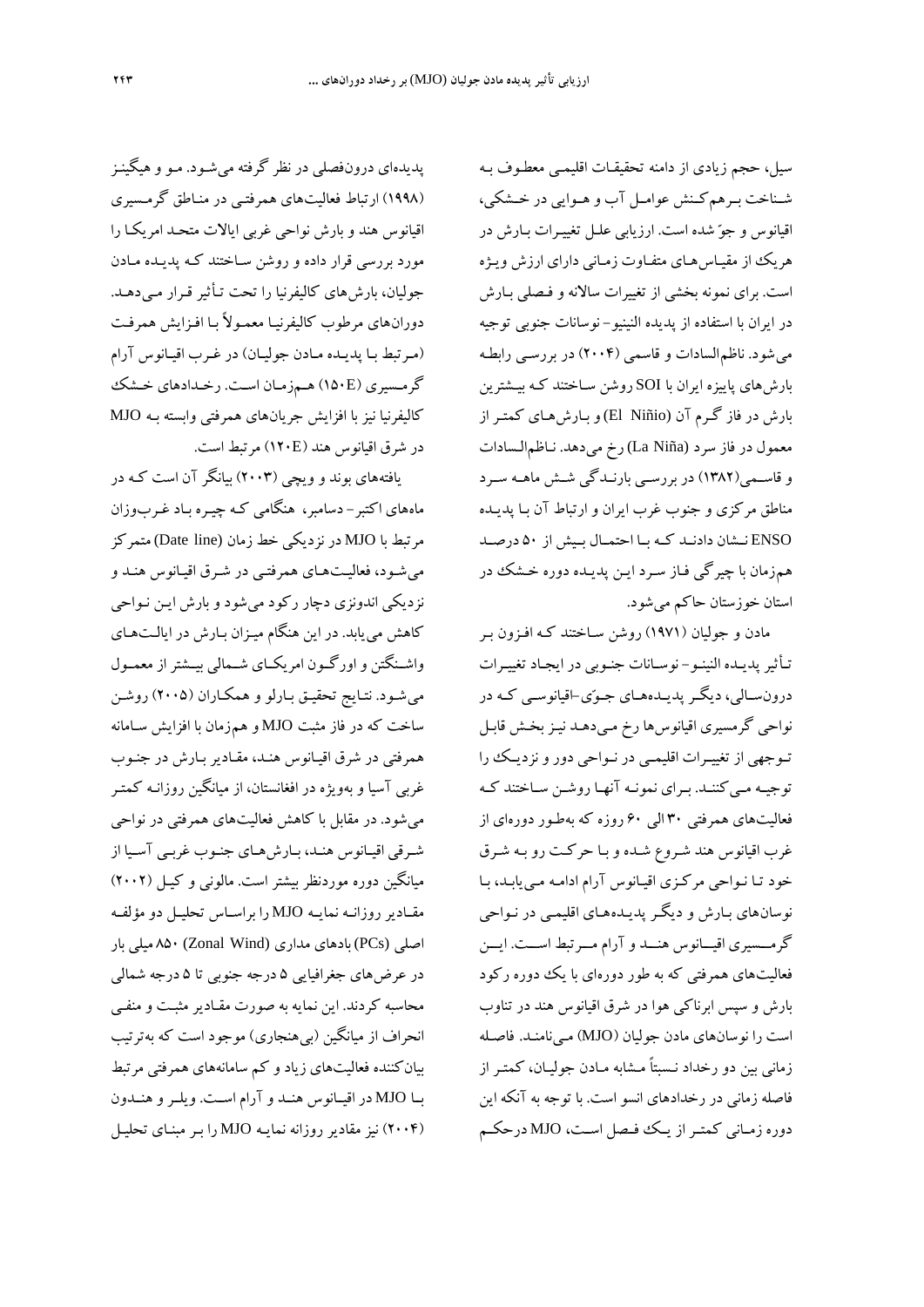مقادير روزانه نمايـه MJO بـراي يـك دوره زمـاني 27 ساله (2005-1979) طي مكاتبات شخـصي نگارنـدگان بـا مالوني تهيه شد. مالوني و كيل (2002) مقادير نمايـه MJO را براسـاس تحليـل دو مؤلفـه اصـلي بادهـاي مـداري 850 ميليبـار در عـرض هـاي جغرافيـايي 5 درجـه جنـوبي تـا 5 درجه شمالي محاسبه كردند. اين نمايه بـه صـورت مقـادير مثبت و منفـي انحـراف از ميـانگين (بـيهنجـاري) موجـود اسـت كـه بـهترتيـب بيـانكننـده فعاليـتهـاي زيـاد و كـم سامانههاي همرفتي مرتبط با MJO در اقيانوس هند است و با علامت اختصاري MK نشان داده ميشود.

**2-1-2 نمايه ويلر و هندون** 

ايــن نمايــه بــراي دوره زمــاني 27 ســاله (2005-1979) از پايگاه اطلاعاتي سازمان هواشناسي استراليا اسـتخراج شـد. ويلــرو هنــدون (2004) ايــن نمايــه را بــرمبنــاي تحليــل مؤلفـههـاي اصـلي متغيـرهـاي تـابش خروجـي مـوج بلنـد بادهـاي ،)OLR, Outgoing Long-wave Radiation) غربسو در 5 درجه شمالي تا 5 درجـه جنـوبي در سـطوح هـــم فـــشار 850 و 250 ميلـــي بـــار منـــاطق اســـتوايي محاســبه كردنــد. ســري زمــاني ايــن نمايــه از تحليــل چنــدمتغيره (Multivariate (ايــن عوامــل اقليمــي توليــد و به صـورت دو سـري زمـاني شـامل 1RMM و 2RMM ، محاسـبه) Real-time Multivariate MJO series 1,2) ميشود. نتايج بررسيهـاي تكميلـي نـشان داد كـه ضـريب همبستگي سـريهـاي زمـاني 2RMM بـا 1RMM در يـك دوره زماني تأخيري ١٠ تا ١۵ روزه به بيشترين مقدار خـود مـيرسـد (0/65= *R*( . ايـن بـدان معنـي اسـت كـه نمايـه 1RMM ميتواند تا حد زيـادي تغييـرات مربـوط بـه نمايـه را توجيه كند. ارزيابي هاي اوليه روشن ساخت كه RMM در مقايـسه بـا 2RMM نمايـه 1RMM مـيتوانـد بـهطـور واضحتري چگونگي فعاليت MJO در پهنه اقيانوس هنـد و آرام گرمسيري را مشخص سازد . در اين تحقيق ايـن نمايـه

مؤلفـههـاي اصـلي متغيـرهـاي تـابش خروجـي مـوج بلنـد (OLR (و بادهاي مداري در سطوح همپتانسيل 850 و 250 ميليبار نزديك استوايي محاسـبه كردنـد و بـه صـورت دو ســـــــــري زمـــــــــاني شـــــــــامل 1RMM و 2RMM .دادند نشان 2،)Real-time Multivariate MJO series 1 ناظمالسادات و قائداميني (1387) روشـن سـاختند كـه جابهجايي فازهاي MJO تأثير معنيداري بر مقادير بيشينه و كمينه بارش استان فارس دا رند، بهطوريكه بيشينه و كمينه بارش استان فارس بهترتيب هم زمان با چيرگي فاز منفـي و مثبت اين پديده در پهنه اقيانوس هنـد رخ مـيدهـد. نتـايج بهدست آمـده بيـانگر آن بـود كـه شـدت هـاي حـداكثر و حداقل بارش در اين استان تا حد زيادي مربـوط بـه پديـده MJO است. ناظمالسادات و قائداميني (1387) با استفاده از نمايه مالوني و كيل (2002) تأثير پديده MJO بـر تغييـرات مقادير بيشينه و كمينه بارش ماهانـه را مـورد ارزيـابي قـرار دادند و توجه آنها متمركز بـر نقـش ايـن پديـده در ايجـاد سيل بارش و خشكسالي شـديد بـوده اسـت . نمايـه ويلـر و هندون (2004) و توانـايي آن در بيـان شـدت MJO مـورد توجه آنان نبـوده اسـت . تـأثيرايـن پديـده بـر سـامانه هـاي بزرگمقياس باد و بارش نيز مـورد توجـه نـاظمالـسادات و قائداميني (2010) قرار گرفتـه اسـت. افـزون بـر ايـن تـأثير MJO بر كل بارش فـصل سـرد سـال و بـسامد دورانهـاي خشك و تر آن نيز مورد ارزيابي قرار نگرفته است . در اين تحقيق، تلاش ميشود تا با استفاده از هر دونمايـه متـداول MJO و تعيين دورانهاي فعال (مثبت) و غيرفعـال (منفـي) آن در دوره زمــــاني 27 ســــاله (2005-1979)، رخــــداد دورههاي خشك و تر فصلي استان خوزسـتان هـمزمـان بـا چيرگي پديده MJO مورد ارزيابي قرار گيرد.

> **2 مواد و روشها 1-2 دادههاي نمايه MJO 1-1-2 نمايه مالوني و كيل**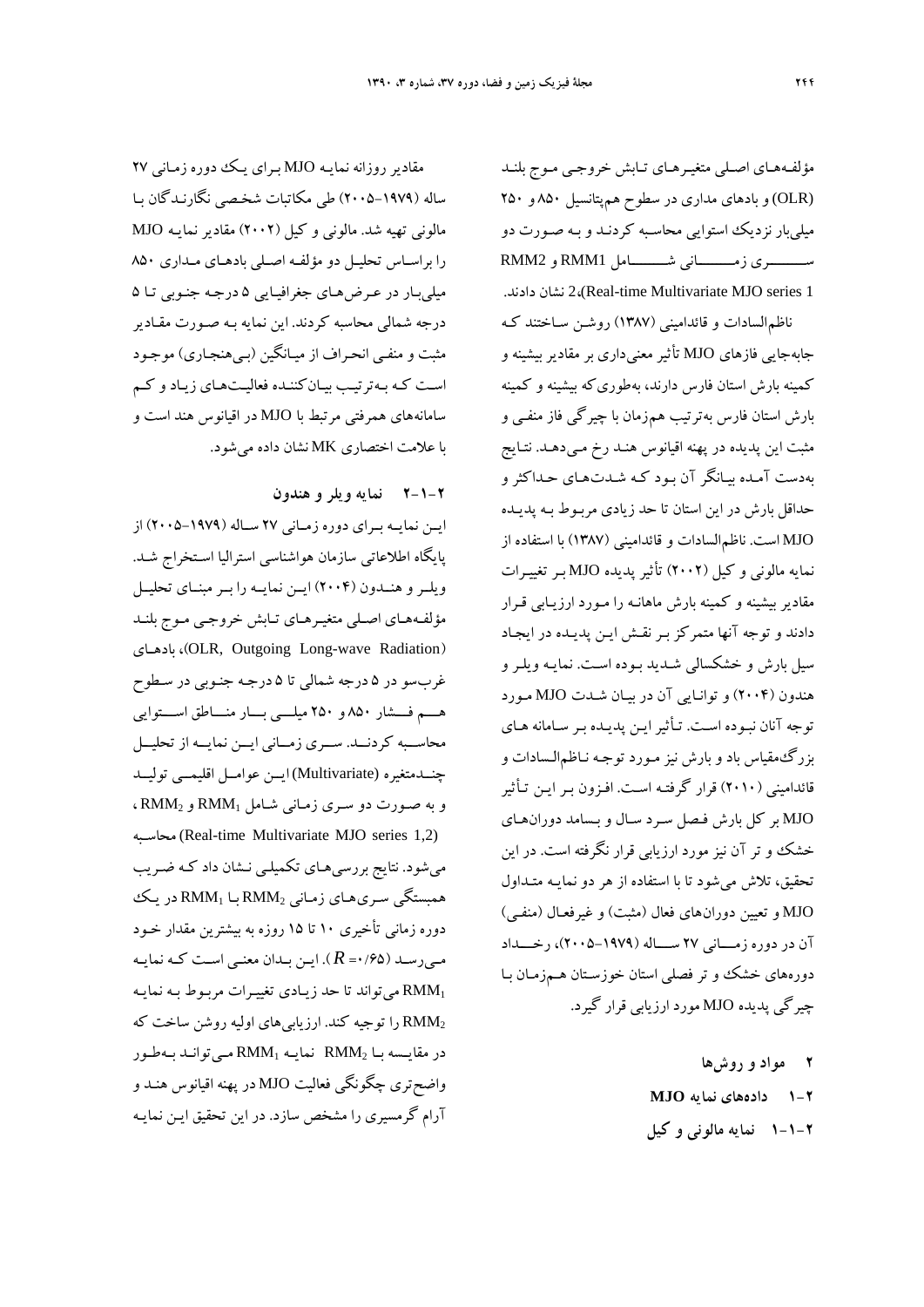با علامت اختصاري WH نشان داده ميشود.

#### **2-2 تهيه دادههاي بارش**

مقادير ماهانه بـارش مـاه هـاي نـوامبر تـا آوريـل سـال بعـد ميلادي (معادل 10 آبان ماه هر سال تا 11 ارديبهـشت سـال بعد) در 8 ايستگاه همديدي و اقليمشناسي استان خوزستان در يــك دوره زمــاني 27 ســاله (2005-1979) از ســالنامه هواشناسي ايران استخراج شد. انتخاب ايستگاههـا براسـاس طول دوره آماري مورد بررسـي 27 سـاله بـا كمتـرين خـلأ آماري است. بهطور ميانگين در همه ايستگاهها ميزان بارش دوره زماني فوق بـيش از 95 درصـد كـل بـارش سـالانه را شـامل مـيشـود. شـكل (1) موقعيـت اسـتان خوزسـتان در كـشور ايـران و همچنـين موقعيـت ايـستگاههـا وتغييـرات ارتفاعي آنها را از سطح دريا برحسب مترنشان ميدهد.



**شكل.1** موقعيت جغرافيايي اسـتان خوزسـتان در ايـران (الـف) و توزيـع جغرافيايي ارتفاع 8 ايستگاه مورد بررسي در استان (ب).

**3-2 تعيين فاز MJO با استفاده از نمايههاي مالوني و كيل (2002) و ويلر و هندون (2004)** 

با توجه به ماهانه بودن سري زماني داده هاي بارش، فازهاي مثبت و منفـي MJO در همـين مقيـاس زمـاني دسـته بنـدي شدند. براي اين منظور ابتدا ب راي هريك از سالهاي مـورد بررسي، سري زماني ماهانه داده هـاي روزانـه MJO كـه بـه صورت اعداد مثبت و منفي است، تهيه شد . سپس تعـداد و درصد روزهايي كه در هر ماه نمايه MJO مثبت و يا منفـي بود، تعيين شد. ماههايي كه هريك از نمايـههـا در بيـشتراز 60% روزها مثبت يا منفي بو د بهترتيب درحكم فاز مثبت يا منفي MJO در نظر گرفته شد (قائداميني و نـاظمالـسادات، 1385). براي مثال، چـون در فوريـه 1980 نمايـه مـالوني و كيـل در 34 درصـد روزهـا مثبـت و در 66 درصـد روزهـا منفي بود، اين ماه درحكم فاز منفي نمايه مالوني و كيل در نظــر گرفتــه شــده وبــا علامــت MK مــشخص مــيشــود. همچنين در فوريه 2004 در 83 درصد روزها نمايه ويلـر و هنـدون مثبـت و در 17 درصـد روزهـا منفـي بـوده اسـت، درنتيجه اين ماه درحكم فاز مثبت نمايه ويلـر و هنـدون در نظر گرفته شد. ماههايي كه مقدار هر دو نمايه MK و WH نشانگر رخداد فاز مثبت و يا فـاز منفـي با شـند بـا حـرف B مشخص شـده اسـت (نـاظمالـسادات و قائـداميني، 2010). براي نمونه، چون در فوريه 1985 فـاز مثبـت هـر دو نمايـه MJO چيره بوده است، اين ماه در جدول (1) بـا حـرف B نشان داده شده است.

**4-2 پديده MJO و تغيير در مقدار و بسامد بارش**  بـهمنظـور بررسـي تـأثيرپديـده MJO بـرتغييـرات بـارش فصلي(نوامبر-آوريل)، سري زماني ماهانه ايـن دوره شـش ماهه براي هر ايستگاه تهيه و ميانگين بـارش دراز مـدت آن ايــستگاه تعيــين شــد ( *RSeasonal*(. در مرحلــه بعــد در هريك از ايستگاههاي مورد بررسـي، سـري زمـاني بـارش براي 34 ماه كه هر دو نمايـه MK و WH مثبـت بـوده انـد،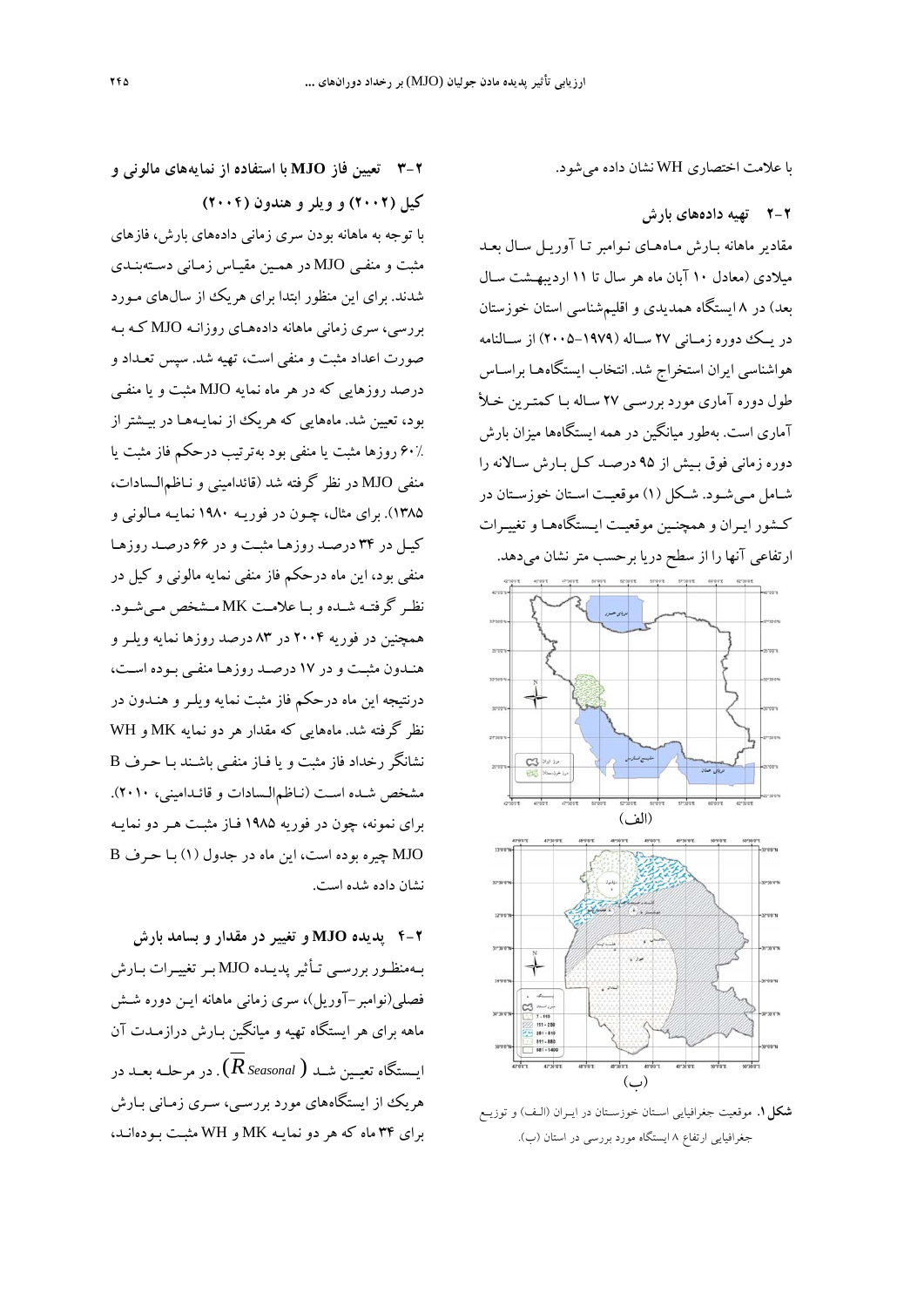تهيه و ميانه آنها (*Pos*(*RSeasonal* تعيين شد. سـري زمـاني بارش هم زمان با چيرگي فاز منفي در 34 ماه تـشكيل شـده و ميانـه آنهـا ( ( *Neg* (*RSeasonal* (درحكـم ميانـه 6 مــاه بارش در دوران فاز منفي اين پديده قلمداد شد . در مرحلـه بعـدي نـسبت ميانـه بـارش در فـاز مثبـت 34 مـاه بـه ميانـه درازمــــــــدت آن دوره ( *RSeasonal*) *Pos*(*RSeasonal* (و نــسبت ميانــه بــارش در فــاز منفــي دوره 6 ماهــه بــه ميانــه درازمــــــــــدت آن دوره ( *RSeasonal*) *Neg*(*RSeasonal*( محاسبه شد. بالاتر بودن مقادير محاسبه شده نسبت به عـدد 1 بيانگر افزايش بـارش و وقـوع دوره تـر در فـاز م ثبـت يـا منفـي اسـت. بـههمـينترتيـب مقـادير كمتـراز يـك ايـن نسبتها، كاهش بارش و وقوع دوره خشك، هـم زمـان بـا وقوع فازهاي MJO را نشان مي دهد. درصورتي كه هريك از نسبتهاي فوق برابر با يك شود، چيرگي هريك از اين فازها برتغييرات بارش تأثيري نخواهد داشت.

آزمون ناپارامتري مـان- ويتنـي بـراي بررسـي تفـاوت معنيدار ميانگين سري زماني بارش هـر ايـستگاه در دوران فاز مثبت و منفي با يكـديگر، مـورد اسـتفاده قـرار گرفـت (مـان وويتنـي، 1974). بـدينترتيـب كـه در هـرايـستگاه بهطور جداگانه، هم زمان با چيرگي فاز مثبت و يا فاز منفي MJO مقادير بارش رتبـهبنـدي مـيشـود و معنـي دار بـودن اخـتلاف ميـانگين رتبـههـاي محاسـبه شـده در هـرفـاز بـا يكــديگر(ســطح معنــيداري 95%) مــورد ارزيــابي قــرار ميگيرد. لازم به ذكر است كه رخداد مقادير بيـشتر بـارش در هر فاز، رتبه بالاتري را كسب مي كنـد. معنـي دار بـودن اين آزمون در هريك از ايستگاههـاي مـورد بررسـي نـشان ميدهد كه چيرگي پديـده MJO در اقيـانوس آرام و هنـد تـأثيرمعنـيداري بـرتغييـرات بـارش آن ايـستگاه خواهـد داشت. بهمنظور ارزيابي ارتباط معنيدار رخـداد دورههـاي خشك و تر استان خوزستان به ترتيب هم زمـان بـا چيرگـي فاز مثبت و منفـي MJO از آزمـون ناپــارامتري دقيـق فيــشر

استفاده شد (آگرستي، 1992). در ايـن آزمـون هـم زمـاني دورههاي خشك يا دوره تر به ترتيـب بـا چيرگـي فازهـاي مثبت و منفي MJO ارزيابي شد (ناظمالسادات و همكاران، 1386). بدينمنظور براي هر ايستگاه يك جدول توافقي بـا دو سطر و دو ستون (2×2) تهيه شد. سـتونهـا شـامل فـاز مثبت و منفي و سطرها، بيانگربسامد دورههاي خشك و تر هستند. براي نمونه در ايستگاه آبادان هـم زمـان بـا چيرگـي فاز مثبت (33 رخداد همـراه بـا داده ) بـسامد خشكـسالي و ترسالي بهترتيب برابر 24 و 9 سـال اسـت . بـههمـينترتيـب تعداد دوره تر و خشك هم زمان با چيرگي فاز منفي (با 34 سال همراه با داده) به ترتيب برابر 10 و 24 اسـت. معنـيدار بودن اين آزمـون در سـطح 95% بيـانگر تـأثير آمـاري فـاز مثبت و منفي پديده MJO بـهترتيـب در ايجـاد دوران هـاي خشك و تراست.

**5-2 كاربرد سامانه اطلاعات جغرافيايي در تحليل و نمايش نتايج**

بهمنظور تحليل و نمايش توزيع جغرافيايي تأثير فازهاي مثبت و منفي MJO در وقوع دورههاي خشك و تر استان خوزستان، از سامانه اطلاعات جغرافيايي استفاده شد. براي اين منظور با استفاده از روش معكوس فاصله وزني يكي كه ،)IDW, Inverse Distance Weighted) از روشهاي درونيابي است، نقشه مربوط به نسبتهاي حاصل در ايستگاههاي استان تهيه شد. لازم به ذكر است كه استفاده از روش معكوس فاصله وزني كه تابلر (1970) عرضه كرده است، يكي از معتبرترين روشها براي پيشبيني مقادير بارش در نواحي بدون ايستگاه است (چنگ و همكاران، ۲۰۰۱).

- **3 نتايج و بحث**
- **1-3 فازبندي MJO**

نتايج مربوط به فاز بندي نمايههاي MJO در جدول (1) نشان داده شده است. در طول يك دوره 162 ماهه تعداد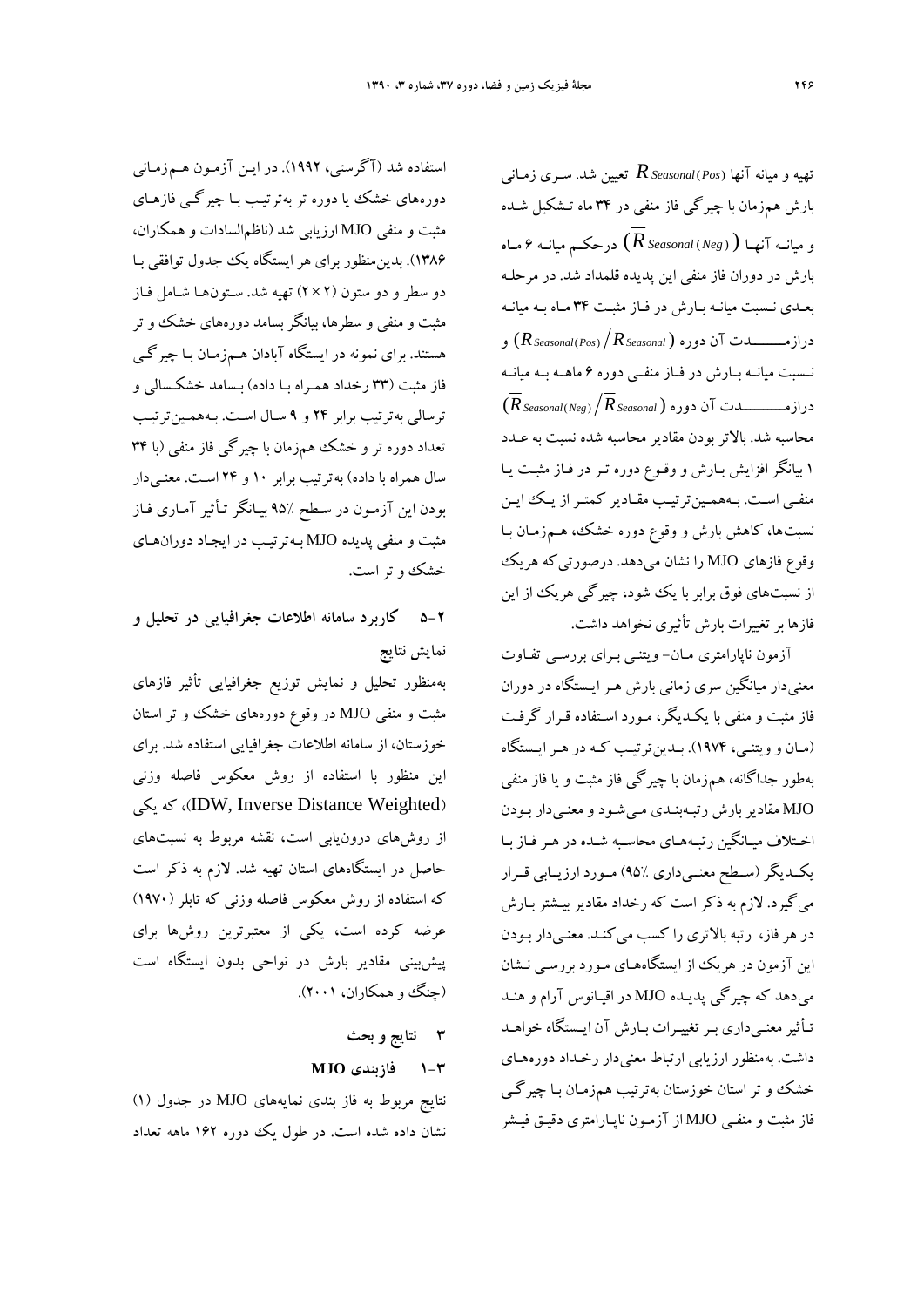ماههايي كه به طور همزمان فاز مثبت دو نمايه MK و WH و يا فاز منفي اين دو نمايه در ناحيه اقيانوس آرام و هند چيره ميشود برابر با 34 ماه است. همچنين در 18 ماه اين دوره فقط فاز مثبت نمايه WH و در 24 ماه ديگر تنها فاز منفي نمايه WH چيره بوده است.

بوده است و نمايه MK حالت خنثي را نشان داده است. در مقابل براي 42 ماه (21 ماه براي هريك از فازها) نمايه MK چيرگي يكي از فازهاي MJO را نشان داده درحاليكه نمايه WH حاكي از شرايط خنثي در اين ماهها

**جدول.1** رخدادهاي فاز مثبت يا منفي پديده MJO براساس نمايههاي مالوني و كيل و ويلر و هندون. حروف MK، WH و B بهترتيب نشانگر زمانهايي است كه نمايه مالوني <sup>و</sup> كيل، ويلر <sup>و</sup> هندون <sup>و</sup> يا هر دو نمايه حاكي از رخداد فاز مثبت يا منفي باشند.

| سال         | ژانوی <u>ه</u>                |                    | فوريه         |                  | مارس                 |                  | آوريل              |                  | نوامبر      |                  | دسامبر               |                  |
|-------------|-------------------------------|--------------------|---------------|------------------|----------------------|------------------|--------------------|------------------|-------------|------------------|----------------------|------------------|
|             | مثبت                          | منفى               | مثبت          | منفى             | مثبت                 | منفي             | مثبت               | منفى             | مثبت        | منفى             | مثبت                 | منفى             |
| 1979        |                               | $\boldsymbol{B}$   | WH            |                  | WH                   |                  |                    | MK               | B           |                  | WH                   | MK               |
| 1980        | B                             |                    |               | MK               | WH                   |                  | MK                 |                  |             | WH               |                      |                  |
| 1981        | MK                            | WH                 | MK            | WH               |                      | B                |                    |                  | B           |                  |                      | MK               |
| 1982        | MK                            |                    |               | $\boldsymbol{B}$ | MK                   |                  |                    |                  |             | В                | WH                   |                  |
| 1983        |                               | WH                 | <b>MK</b>     |                  |                      | B                |                    | WH               | MK          |                  |                      | $\boldsymbol{B}$ |
| 1984        |                               |                    |               | WH               |                      | B                | MK                 |                  |             | WH               | в                    |                  |
| 1985        |                               | $\boldsymbol{B}$   | $\sf B$       |                  |                      | $\boldsymbol{B}$ | MK                 |                  | MK          |                  |                      | MK               |
| 1986        | B                             |                    |               | $\boldsymbol{B}$ | B                    |                  |                    | MK               |             |                  |                      | B                |
| 1987        | B                             |                    |               | WH               | MK                   | WН               |                    | WH               | WH          |                  | Β                    |                  |
| 1988        |                               | WH                 |               | MK               | В                    |                  |                    | $\boldsymbol{B}$ | $\sf B$     |                  |                      | WH               |
| 1989        | MK                            |                    |               | WH               |                      | В                | B                  |                  | MK          | WH               |                      | $\boldsymbol{B}$ |
| 1990        | $\sf B$                       |                    |               | В                |                      |                  | WH                 |                  |             |                  |                      | WH               |
| 1991        | WH                            | MK                 | MK            |                  |                      | B                | B                  |                  |             | $\boldsymbol{B}$ |                      | WH               |
| 1992        |                               | В                  | В             |                  |                      | B                | WH                 |                  |             | B                | МK                   |                  |
| 1993        | MK                            |                    |               | MK               | $\mathsf B$          |                  |                    |                  |             |                  | В                    |                  |
| 1994        |                               | MK                 | B             |                  | MK                   |                  |                    | WH               |             | B                | WH                   |                  |
| 1995        | WH                            |                    |               |                  |                      |                  |                    | B                | B           |                  |                      | B                |
| 1996        |                               | WH                 | MK            |                  |                      | $\boldsymbol{B}$ | WH                 |                  |             | MK               | $\mathsf B$          |                  |
| 1997        |                               | ΜK                 | $\sf B$       |                  |                      | $\boldsymbol{B}$ |                    | $\boldsymbol{B}$ |             | WH               | MK                   |                  |
| 1998        |                               | WH                 | MK            |                  |                      |                  | WH                 | MK               | $\sf B$     |                  | WH                   |                  |
| 1999        |                               | WH                 |               | $\boldsymbol{B}$ | B                    |                  | B                  |                  |             |                  | WH                   |                  |
| 2000        |                               |                    | B             |                  |                      | MK               | B                  |                  |             |                  | WH                   | ΜK               |
| 2001        |                               | MK                 | В             |                  |                      | MK               |                    |                  | B           |                  |                      | В                |
| 2002        |                               | WH                 | B             |                  |                      |                  |                    | MK               | B           |                  |                      | B                |
| 2003        |                               |                    |               |                  |                      |                  |                    | В                |             | $\boldsymbol{B}$ | $\sf B$              |                  |
| 2004        |                               | $\boldsymbol{B}$   | WH            |                  | B                    |                  |                    | B                | B           |                  | WH                   | MK               |
| 2005        | B                             |                    |               | WH               |                      | B                |                    | MK               |             | ΜK               | МK                   | WH               |
| فقط MK      | ٤                             | ٤                  | $\pmb{\circ}$ | ٣                | ٣                    | ٢                | ٣                  | $\pmb{\circ}$    | ٣           | ٢                | $\mathbf{\breve{r}}$ | $\pmb{\circ}$    |
| فقط WH      | ٢                             | $\acute{\text{v}}$ | ٢             | $\pmb{\circ}$    | $\mathbf{\breve{Y}}$ | $\left( \right)$ | ٤                  | ٣                | $\lambda$   | ٤                | $\lor$               | ٤                |
| $B_0$ هر دو | ٥                             | ٤                  | V             | ٤                | $\bullet$            | $\backslash$ .   | ٤                  | $\pmb{\circ}$    | $\wedge$    | $\pmb{\circ}$    | $\mathsf{o}\,$       | ٦                |
|             | دوره ۱٦۲ ماهه نوامبر تا آوريل |                    |               |                  |                      |                  |                    |                  |             |                  |                      |                  |
| کلی         | $B$ مثبت                      |                    | $B$ منفی      |                  | مثبت فقط WH          |                  | <u>منفی فقط WH</u> |                  | مثبت فقط MK |                  | منفى فقط MK          |                  |
|             | ٣٤                            |                    | ٣٤            |                  | ١٨                   |                  | ٢٤                 |                  | ۲۱          |                  | ۲۱                   |                  |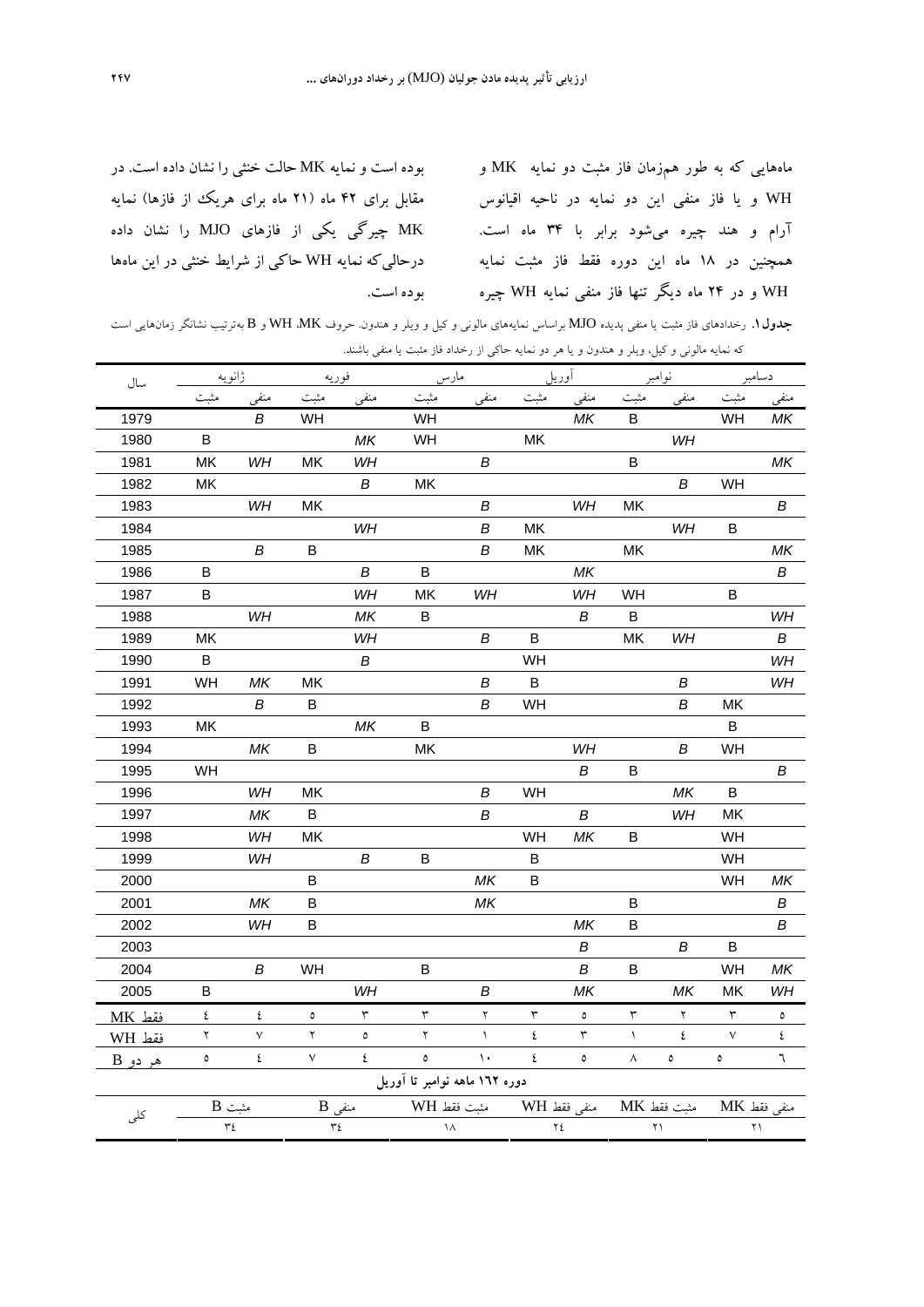است. بهعبارت ديگر مقادير بارش همزمان با چيرگي فاز منفي بيشتر از اين مقادير همزمان با چيرگي فاز مثبت است. اين بدين معني است كه در اين نواحي، جابهجايي فازهاي MJO ميتواند عامل معنيداري در تغيير مقادير بارش استان باشد. بيشترين مقدار اين نسبت مربوط به ناحيه جنوب غربي در محدوده 2/70-2/96 بوده است كه افزايش 1/7 تا 1/96 برابري بارش همزمان با چيرگي فاز منفي نسبت به فاز مثبت در اين منطقه را نشان ميدهد. نتايج آزمون فيشر دقيق در جدول (3) نيز نشان ميدهد كه در همه ايستگاهها همزمان با چيرگي هريك از فازهاي MJO احتمال وقوع دورههاي خشك يا تر معنيدار (0/050 > *p*( . بيشترين نسبت مربوط به نواحي جنوب غربي (2/50-3/00) است. بدين معني كه همزمان با چيرگي فاز منفي MJO ميانگين بارش اين نواحي 150 تا 200 درصد نسبت به ميانگين مقادير بارش همزمان با چيرگي فاز مثبت افزايش مييابد. كمترين نسبت در نواحي شمالي استان در حدود 1/85-2/30 است. در اين نواحي كمترين تغييرات بارش همزمان با چيرگي فازهاي MJO صورت ميپذيرد. در بيشتر نواحي استان اين نسبت حدود 2/30-2/50 است كه تغييرات نسبتا زياد بارش فصل سرد استان را همزمان با چيرگي فازهاي MJO به همراه دارد.

**2-3 تأثيرپذيري مقادير بارش از فازهاي MJO** جدول (2) نتايج آزمون ناپارامتري مان- ويتني را در 8 ايستگاه مورد بررسي نشان ميدهد. در همه ايستگاهها بين رتبه بارش همزمان با چيرگي فاز مثبت MJO و رتبه بارش همزمان با چيرگي فاز منفي آن در سطح معنيداري 95% اختلاف وجود دارد (0/050 > *p*( . رتبه مقادير بارش همزمان با چيرگي فاز منفي به مراتب بيشتر از رتبه بارش همزمان با چيرگي فاز مثبت است. براي نمونه در ايستگاه آبادان رتبه بارش همزمان با چيرگي فاز مثبت و منفي MJO بهترتيب برابر با 267 و 862 است. بيشترين اختلاف مربوط به ايستگاههاي آبادان و اهواز (رتبه 595) و كمترين اختلاف در ايستگاه كشت وصنعت كارون (رتبه 406) مشاهده ميشود. وجود اختلاف معنيدار در رتبه بارش همزمان با چيرگي فاز مثبت و منفي بدين معني است كه چيرگي فازهاي متفاوت پديده MJO تأثير معنيداري بر مقدار بارش استان داشته است. به بيان ديگر در 34 ماهي كه فاز مثبت هر دو نمايه چيره بوده است، مقدار بارش بهطور معنيداري كمتر از مقدار مشابه در 34 ماهي است كه هردو نمايه بر چيرگي فاز منفي دلالت داشتهاند.

شكل (2) توزيع جغرافيايي نسبت ميانگين بارش فصلي همزمان با چيرگي فاز منفي به ميانگين بارش فاز مثبت (  $\overline{R}_{\textit{Seasonal(Neg)}}/\overline{R}_{\textit{Seasonal(pos)}})$  ، ا نشان مي دهد. در همه نواحي استان خوزستان اين نسبت بزرگتر از يك

| مقدار p                    | مجموع رتبه در فاز منفی منفی | مجموع رتبه در فاز مثبت | نام ایستگاه      | شماره |
|----------------------------|-----------------------------|------------------------|------------------|-------|
| $\star/\star\star\star$    | $\lambda$ ٦٢                | $Y$ $V$                | آىادان           |       |
| $\star/\star\star\star$    | $\wedge\vee\Upsilon$        | <b>YVA</b>             | اهواز            | ۲     |
| $\star/\star\star\star$    | $V \cdot \Sigma$            | ۲۰۸                    | حميديه           | ٣     |
| $\cdot/\cdot\cdot\Upsilon$ | $V\mathcal{U}$              | ۲٦٥                    | دزفول            | ٤     |
| $\cdot/\cdot\cdot\}$       | <b>VYA</b>                  | ٢٦٤                    | شوشتر            | ٥     |
| $\cdot/\cdot\cdot$         | 090                         | ۱۸۹                    | کشت و صنعت کارون | ٦     |
| $\cdot$ / $\cdot$ \        | ٦٦٣                         | <b>YYV</b>             | ملاثاني          | ٧     |
| $\star/\star\star\star$    | 727                         | $Y \cdot V$            | هفت تپه          | ٨     |

**جدول.2** نتايج آزمون مان- ويتني در بررسي اختلاف مقادير بارش در فازهاي مثبت <sup>و</sup> منفي MJO.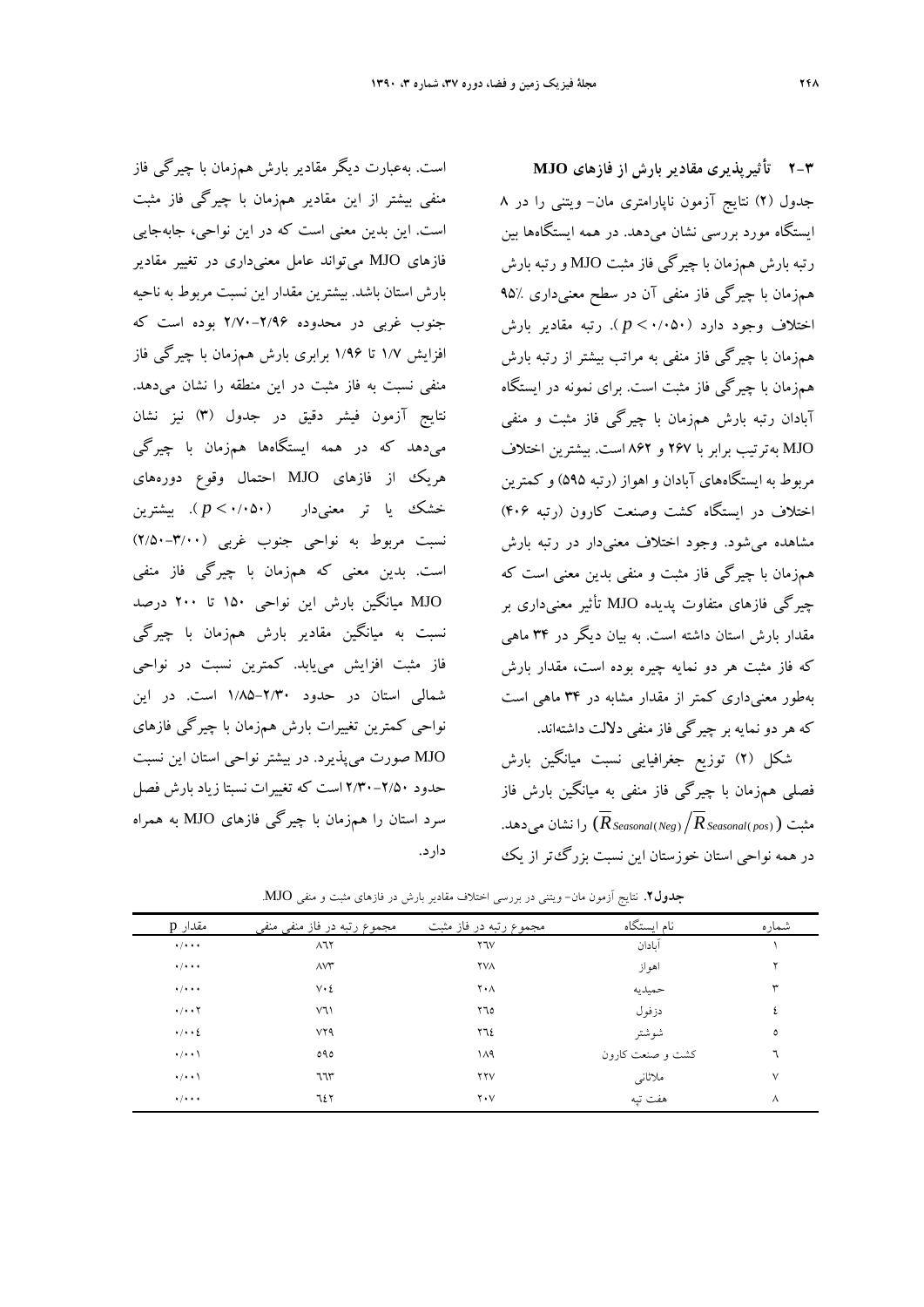

**شــكل.2** توزيــع جغرافيــايي نــسبت مقــادير بــارش فــصلي هــمزمــان بــا چيرگــي فــاز منفــي بــه مقــادير متنــاظر هــمزمــان بــا چيرگــي فــاز مثبــت MJO .خوزستان استان در) *RSeasonal*(*Neg*) *RSeasonal*( *pos*) )

ميزان ميانگين بارش در همه ايستگاههاي مورد بررسي، بهطور معنيداري كاهش مييابد. به تعبير ديگر چيرگي فاز مثبت MJO دوره خشك و كمبارش را در فصل بارش استان به همراه دارد. بيشترين ميزان كاهش منابع آب فصل سرد در نواحي جنوبي استان در حدود 52-42 درصد و كمترين ميزان كاهش در نواحي شمالي استان در حدود 35-28 درصد است.

**1-2-3 تغييرات بارش استان نسبت به ميانگين درازمدت در فاز مثبت MJO** محاسبه مقادير ميانگين بارش فاز مثبت فصل بارش به  $\sqrt{R}_{\textit{Seasonal}(\textit{Pos})}/\overline{R}_{\textit{Seasonal}}$  ميانگين درازمدت فصل<sub>ي</sub> نشان ميدهد كه در بيشتر مناطق اين نسبت كمتر از يك است. شكل (3) توزيع جغرافيايي تغييرات بارش همزمان با چيرگي فاز مثبت B در استان خوزستان را نشان ميدهد. همزمان با چيرگي فار مثبت MJO، در همه مناطق استان،



**شكل.3** توزيع جغرافيايي تغييرات بارش فصلي همزمان با چيرگي فاز مثبت MJO ) *RSeasonal*) *Pos*(*RSeasonal* (در استان خوزستان.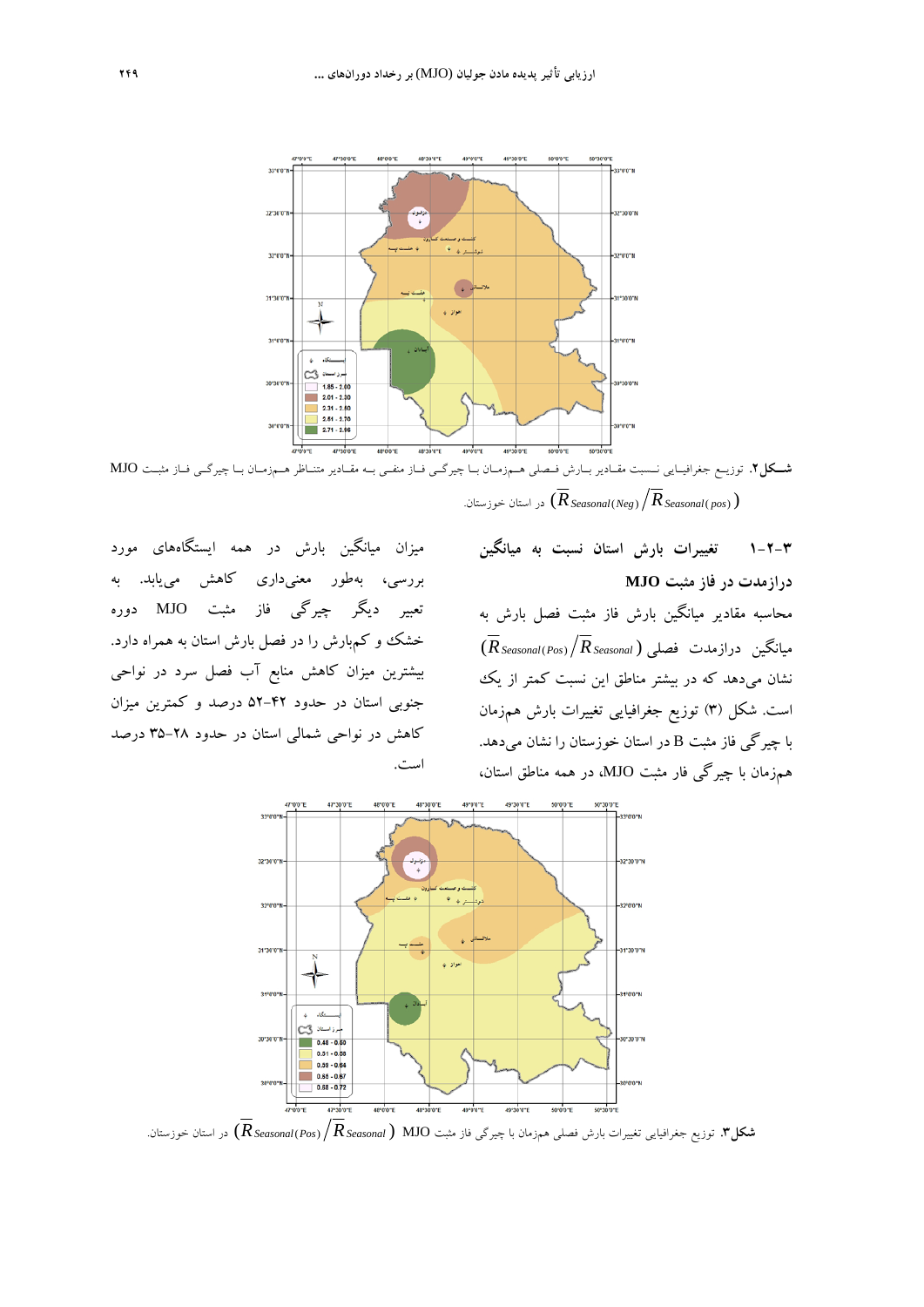رخدادهاي خشك و تر مناطق گوناگون استان خوزستان همزمان با چيرگي فازهاي مثبت و منفي MJO را نشان ميدهد. در ايستگاه آبادان همزمان با چيرگي فاز مثبت 9 رخداد تر و 25 رخداد خشك وجود داشته است. همزمان با چيرگي فاز منفي، 21 رخداد تر و 13 رخداد خشك مشاهده شد. در هنگام چيرگي فاز مثبت، در كليه ايستگاههاي مورد بررسي، بهجز شوشتر، بسامد دورانهاي خشك بسيار بيشتر از بسامد دوران تر است. فقط در ايستگاه شوشتر همزمان با چيرگي فاز مثبت بسامد دوران خشك كمي بيشتر از دوران تر است (17 رخداد خشك در مقابل 15 رخداد تر). در ايستگاه ملاثاني واقع در مركز استان خوزستان تأثير فاز مثبت بر افزايش دوران خشك چشمگيرتر از ساير ايستگاهها است. اين بدين مفهوم است كه در اين منطقه استان آبهاي سطحي آن تا حد زيادي تحت تأثير وضعيت سامانههاي همرفتي اقيانوس هند است، به طوري كه احتمال وقوع دوره خشك همزمان با چيرگي فاز مثبت به 90% ميرسد. در ايستگاه شوشتر احتمال رخداد دوره خشك نسبت به ساير ايستگاهها كمتر (حدود 53%) است. **2-2-3 تغييرات بارش استان نسبت به ميانگين درازمدت در فاز منفي MJO**

شكل (4) توزيع جغرافيايي تغييرات بارش استان خوزستان همزمان با چيرگي فاز منفي در نواحي گوناگون استان را نشان ميدهد. همزمان با چيرگي فاز منفي MJO در همه مناطق ميزان بارش افزايش مييابد. بيشترين و كمترين ميزان افزايش بارش بهترتيب مربوط به نواحي جنوب غربي (50-40 درصد) و در نواحي شمالي استان (36-33 درصد) است. بدينترتيب چيرگي فاز منفي MJO در همه نواحي استان به اندازه قابلملاحظهاي نويدبخش وقوع دوره ترسالي است. جدول (3) احتمال وقوع ترسالي همزمان با چيرگي فاز منفي MJO را نشان ميدهد. در بيشتر نواحي، چيرگي فاز منفي احتمال وقوع ترسالي را بالا ميبرد. فقط در ايستگاه درودزن احتمال وقوع ترسالي كم بوده است و در بقيه نواحي با احتمال بيشتر از 60% چيرگي فاز منفي دوره ترسالي را در پي خواهد داشت.

**3-3 بسامد رخدادهاي خشك و تر در استان خوزستان**  جدول (3) نتايج تحليل آماري تأثير فازهاي MJO بر



**شكل.4** توزيع جغرافيايي تغييرات بارش فصلي همزمان با چيرگي فاز منفي MJO ) *RSeasonal* ) *Neg*(*RSeasonal* (در استان خوزستان.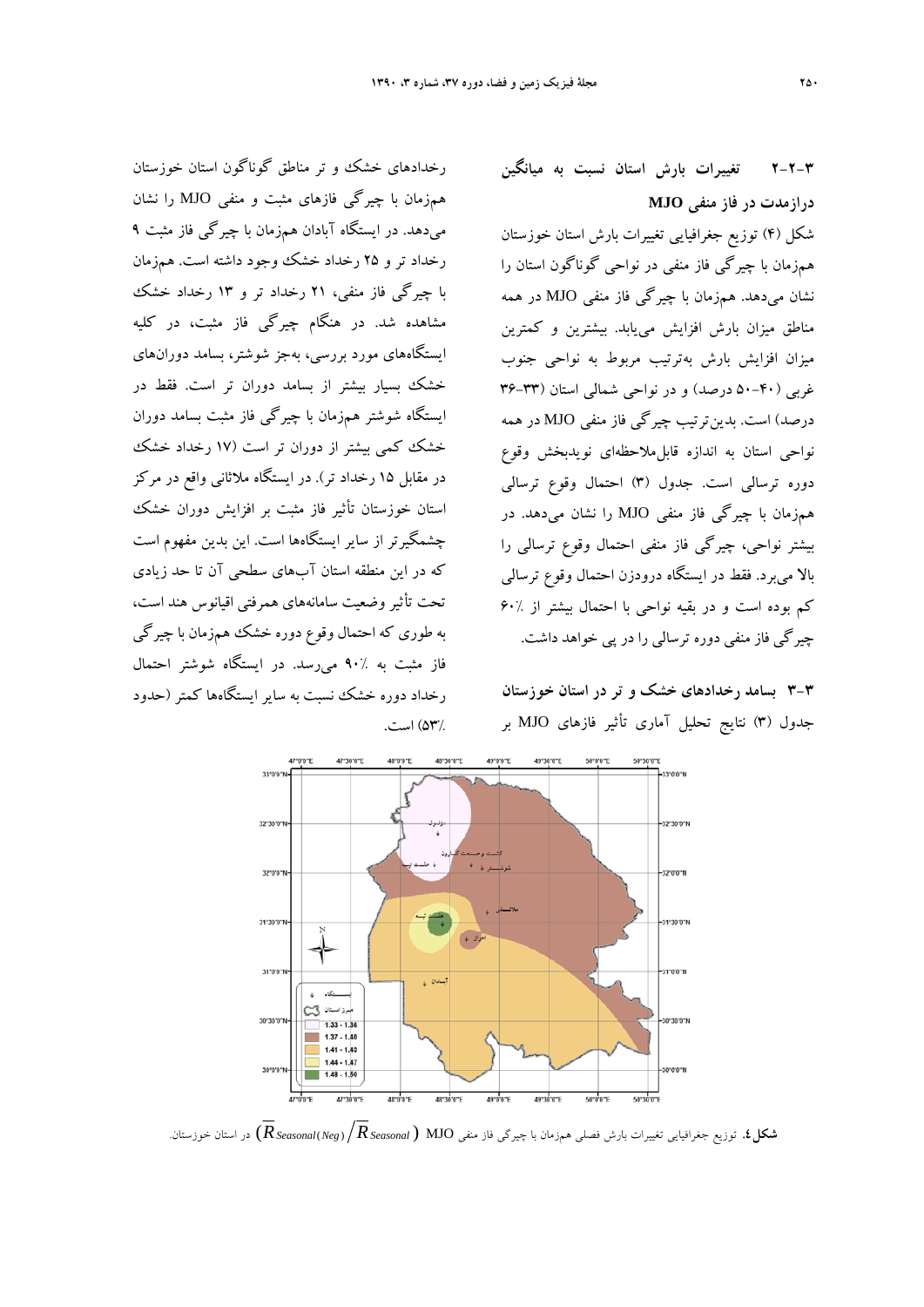همزمان با چيرگي فاز منفي MJO در همه ايستگاهها، بسامد دوران تر بهطور معنيداري بيشتر از مقادير مشابه براي دوران خشك ميشود. احتمال رخداد دورههاي تر در استان همزمان با چيرگي فاز منفي از 79% در شوشتر تا 56% در ملاثاني متغير است. مقايسه احتمال رخداد دورههاي خشك و تر در جدول (3) نشان ميدهد كه در بيشتر ايستگاهها احتمال رخداد دوره خشك همزمان با چيرگي فاز مثبت MJO نسبت به احتمال رخداد دوره تر همزمان با چيرگي فاز منفي MJO بيشتر است.

# **4 نتيجهگيري**

پديده همرفتي MJO در پهنه استوايي اقيانوس هند و آرام مهمترين شكل نوسانات زيرفصلي جوي-اقيانوسي است كه تغييرات آب وهوايي و بهويژه بارش مناطق حارهاي و فوق حارهاي را تحت تأثير قرار ميدهد. در اين تحقيق با استفاده از دو نمايه متفاوت پديده MJO به نام شاخصهاي مالوني و كيل (MK (و ويلر و هندون (WH (تأثير اين پديده بر تغييرات فصلي بارش (نوامبر-آوريل) نواحي گوناگون استان خوزستان، مورد بررسي قرار گرفت. ارتباط معنيدار آماري بين ميانگين مقاديربارش همزمان با

چيرگي فازهاي فعال (مثبت) و غيرفعال (منفي) MJO بهترتيب با رخدادهاي خشكي و پربارش استان خوزستان مورد آزمون قرار گرفت. نتايج نشاندهنده وابستگي بهنسبت زياد تغييرات بارش فصلي استان خوزستان به جابهجايي فازهاي MJO است. وجود اختلاف معنيدار (سطح معنيداري 95%) بين رتبه ميزان بارش فصلي در فاز منفي و مثبت در آزمون مان- ويتني، بيانگراين مطلب است كه فصل بارش استان (نوامبر تا آوريل) تا حد زيادي ميتواند تحت تأثير پديده مادن جوليان قرار گيرد. به بيان ديگر دورههاي خشك و

مرطوب همزمان با چيرگي فازهاي بهترتيب مثبت و منفي پديده نوسانات مادن-جوليان، رخ خواهد داد. نتايج آزمون دقيق فيشر نشان ميدهد كه در بيشتر نواحي مورد بررسي استان احتمال وقوع دورههاي خشك و تر بهترتيب همزمان با چيرگي فاز مثبت و منفي MJO زياد است. همچنين در بيشتر ايستگاهها احتمال رخداد دوره خشك همزمان با چيرگي فاز مثبت نسبت به احتمال رخداد دوره تر همزمان با چيرگي فاز منفي MJO بيشتر است. بهعبارتديگر استفاده از دو نمايه MJO گزينهاي مناسبتردر پيشبيني دورههاي خشك وتراستان است.

| مقدار p                         | فاز منفى با تعداد٣٤ ماه    |            |               |                           | فاز مثبت با تعداد٣٣ ماه |              |                  |              |
|---------------------------------|----------------------------|------------|---------------|---------------------------|-------------------------|--------------|------------------|--------------|
|                                 | احتمال وقوع تر<br>سالی (٪) | دوره تر    | دوره خشک      | احتمال وقوع<br>خشكسالي(٪) | دوره تر                 | دوره خشک     | استگاه           |              |
| $\cdot$   $\cdot$ 6             | ۶۲                         | ٢١         | $\mathcal{N}$ | ٧۴                        | ٩                       | ٢۵           | آبادان           |              |
| $\cdot/\cdot\cdot$ ۳            | ۶۵                         | $\tau\tau$ | $\mathcal{N}$ | $\gamma$                  | ٩                       | $\mathbf{r}$ | اهواز            |              |
| $\cdot/\cdot\cdot$ ۳            | ٧۵                         | ۲۴         | λ             | ۶۴                        | $\mathcal{L}$           | ١٨           | حميديه           |              |
| $\cdot/\cdot \setminus \cdot$   | ۶۵                         | ٢٠         | $\setminus$   | $V \cdot$                 | ٩                       | ٢١           | دزفول            | ۴            |
| $\cdot \mid \cdot \wedge \cdot$ | ٧٩                         | $\tau\tau$ | ۶             | ۵٣                        | ۱۵                      | $\gamma$     | شوشتر            | ۵            |
| $\cdot/\cdot7$ .                | ۶۳                         | ۱۹         | ۱۱            | γ.                        | ٩                       | ٢١           | کشت و صنعت کارون | ۶            |
| $\cdot/\cdot\cdot$ Y            | ۵۶                         | $\gamma$   | $\mathcal{L}$ | ٩.                        | ٣                       | ٢٧           | ملاثانى          | $\mathsf{v}$ |
| $\cdot/\cdot\cdot$              | $\gamma$                   | ۱۶         | λ             | $\Lambda$ ۴               | ٣                       | ۱۶           | هفت تيه          | ٨            |
|                                 |                            | ١٨٩        | ۹۶            |                           | $\lambda \tau$          | 194          | مجموع بسامدها    |              |

**جدول.3** بسامد <sup>و</sup> احتمال وقوع دورههاي خشك <sup>و</sup> تر در <sup>9</sup> ايستگاه مورد بررسي استان خوزستان.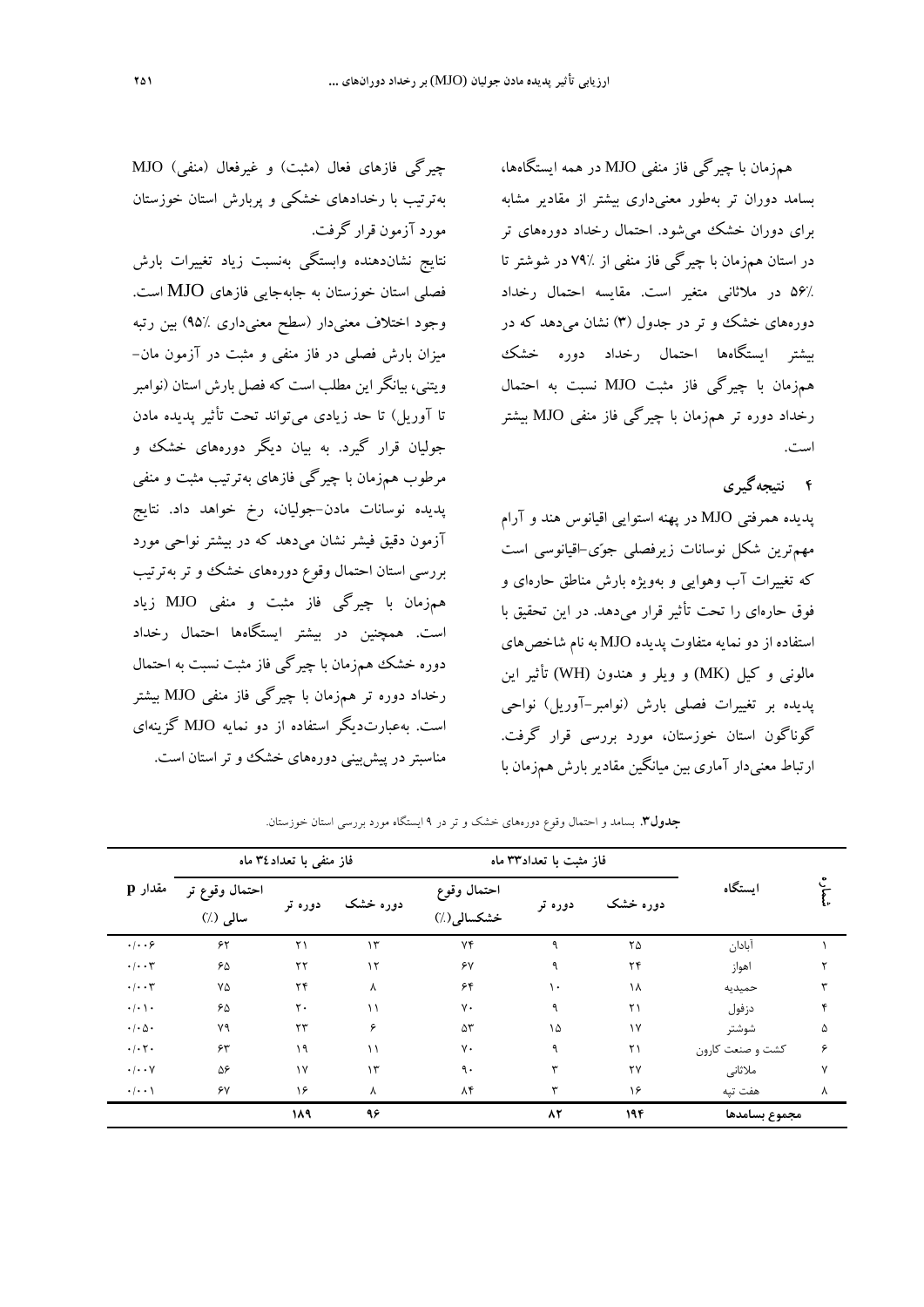منابع آب. (1)،**3** .24-12 ناظمالسادات، س. م. ج و قاسمي ا،. ،1382 بارندگي شش ماهه سرد مناطق مركزي و جنوب غربي ايران و ارتباط آن با پديده النينيو نوسنات جنوبي، م. علوم و فنون كشاورزي و منابع طبيعي. دانشگاه صنعتي اصفهان.  $.17-1.70(7)$ 

- Agresti, A., 1992, A survey of exact inference for contingency tables, Statitical Science. **7**, 131- 153.
- Barlow, M., Wheeler, M., Lyon, B. and Cullen, H., 2005, Modulation of daily precipitation over Southwest Asia by the Madden-Julian Oscillation, J. Mon. Wea. Rev., **133**, 3579- 3594.
- Bond, N. A. and Vecchi, G., 2003, The influence of the Madden-Julian Oscillation on precipitation in Oregon and Washington, J. Wea. Forecasting, **18**, 600-613.
- Cheng, Q., Bonham-Carter, G. F. and Raines, G. L., 2001, GeoDAS—A new GIS system for spatial analysis of geochemical data sets for mineral exploration and environmental assessment, The 20th Intern. Geochem. Explor, Symposium (IGES), 6–10 May. Santiago de Chile. pp. 42–43.
- Madden, R. A. and. Julian, P. R., 1971, Detection of a 40-50 day oscillation in the zonal wind in the tropical Pacific, J. Atmos. Sci., **28**, 702- 708.
- Maloney, E. D. and Kiehl, J. T., 2002, MJOrelated SST variations over the tropical eastern pacific during northern hemisphere summer, J. Climate., **15**, 675-689.
- Mann, H. B. and Whitney, D. R., 1974, On a test of whether one of two random variables is stochastically larger than the other, Annals of Mathematical Statistics. **18**, 50–60.
- Mo, K. C. and Higgins, R. W., 1998, Tropical convection and precipitation regimes in the Western United States, J. Climate., **11**, 2404- 2423.
- Nazemosadat, M. J. and Ghasemi, A. R., 2004, Quantifying the ENSO-related shifts in the intensity and probability of drought and wet periods in Iran, J. Climate., **17**, 4005-4018.
- Nazemosadat, M. J. and Ghaedamini, H., 2010, On the relationships between the Madden Julian Oscillation and precipitation variability in southern Iran and the Arabian Peninsula: Atmospheric circulation analysis, J. Climate, Second revision.

لذا با پيشبيني فصلي اين دو نمايه و استخراج نمايه مشترك (B (پيشبيني دورههاي پرباران و خشك، دقت و اعتبار زيادي خواهد داشت. لازم به ذكر است كه اين پديده بخش قابلتوجهي از تغييرات بارش استان را توجيه ميكند و توجيه تغييرپذيري بارش استان نياز به بررسي تأثير مشترك ديگرپديدهها، از جمله ENSO دارد.

### **سپاسگزاري**

از مديريت شركت منابع آب ايران كه امكانات به انجام رسيدن اين تحقيق را در اختيار نگارندگان قرار دادهو همچنين از مركز پژوهشهاي علوم جوي و اقيانوسي دانشگاه شيراز صميمانه سپاسگزاري ميكنيم. از جناب آقاي دكتر سيد محمدجعفر ناظمالسادات كه با پاسخگويي به سؤالات، نگارندگان اين مقاله را ياري كردهاند سپاسگزاري مي كنيم.

**منابع** 

- قائد اميني، ح. و ناظمالـسادات، س. م. ج،. ،1385 بررسـي نوسانات مادن- جوليان بر بارش هاي ما ههاي فوريه تـا آوريـل در اسـتان فـارس، دومـين كنفـرانس مـديريت منابع آب ايران. دانشگاه صنعتي اصفهان.
- ناظمالسادات، س. م. ج. و قائداميني، ح،. ،1387 بررسي بررسي تأثير نوسانات مادن جوليان بر وقوع كرانه بالايي و پاييني بارش (سيلاب و خشكي) ماههاي فوريه تا آوريل در استان فارس، م. علوم و فنون كشاورزي و منابع طبيعي، دانشگاه صنعتي اصفهان. .490-477 ،**46**(4)
- ناظمالسادات، س. م. ج،. انصاري، ا. و پيشوايي، م. ر،. ،1386 ارزيابي سطح معنيداري براي پيشبيني دوران خشكسالي و ترسالي فصل پائيز و شش ماهه سرد ايران بر اساس وضعيت فازهاي تابستانه ENSO، م. تحقيقات منابع آب ايران. انجمن علوم و مهندسي